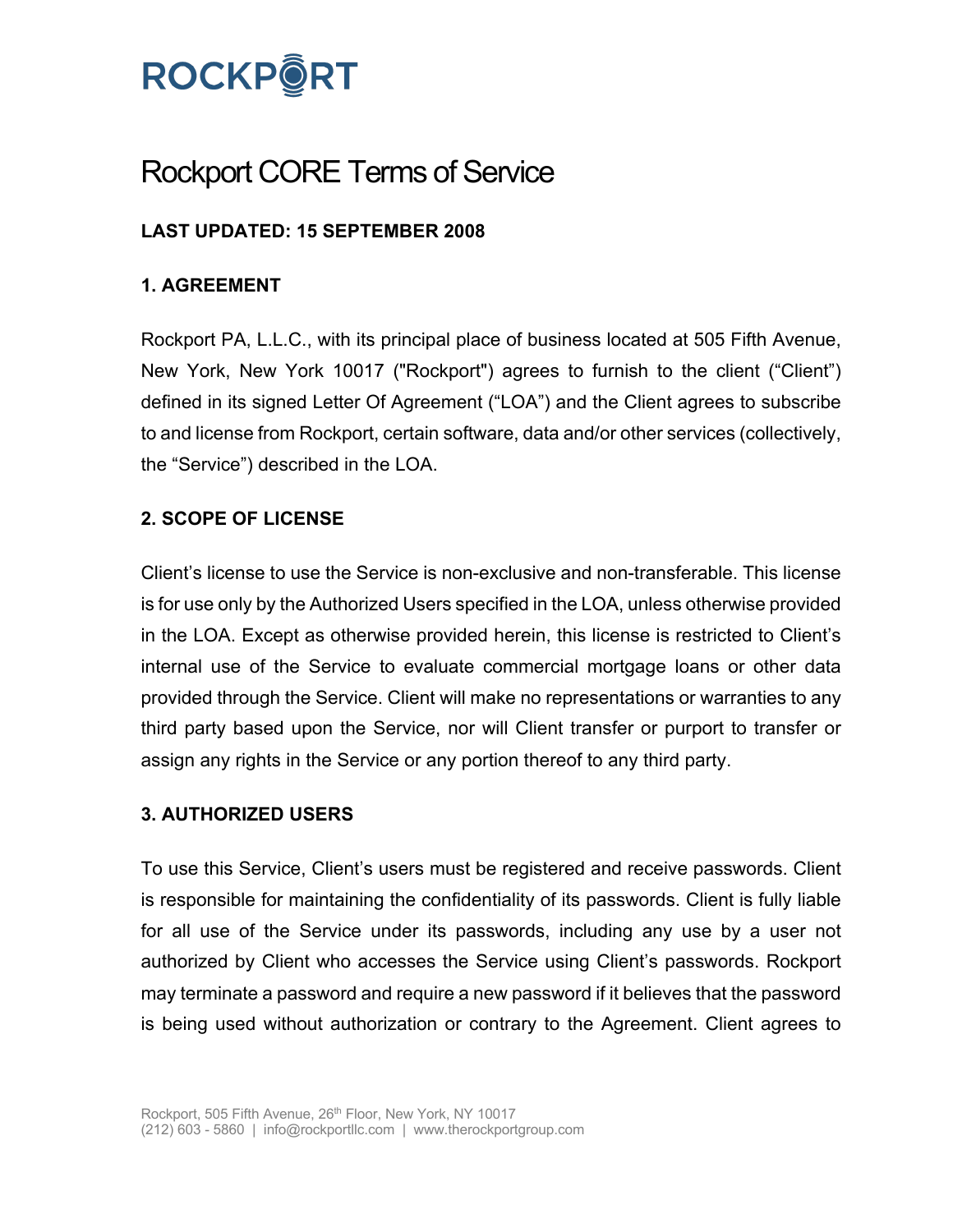promptly notify Rockport of any unauthorized use of its passwords or other breach of security. Client is solely responsible for providing and maintaining any and all computer and telecommunications equipment required to access the Service.

# **4. TERM**

This Agreement is for the term set forth in the LOA commencing on the Effective Date set forth therein and will be automatically renewed as provided in the LOA. Either party may terminate this Agreement at any time upon written notice in the event that the other has materially violated any of the provisions of this Agreement.

#### **5. FEES**

Current fees and terms are set forth in the LOA. Client will be responsible for any applicable sales or use tax. Rockport fees and service charges will be due when invoiced to Client. Interest will accrue at the rate of 1.5% per month upon any unpaid amounts commencing forty-five (45) days after date of invoice.

#### **6. OWNERSHIP OF DATA; RESTRICTIONS**

The Service and related documentation may embody proprietary information of Rockport and other information providers ("Information Providers"), compiled, selected, and arranged through the exercise of judgment and requiring the expenditure of substantial time, effort, and money by Rockport or the Information Providers. The Service constitutes valuable commercial property and trade secrets of Rockport or the Information Providers. Client will not claim any ownership interest in, or right to use, the Service except as provided herein, nor will it contest Rockport's ownership rights. Client further agrees that Rockport or the Information Providers will maintain exclusive ownership and rights (including the copyright) in the Service and that this Agreement will not be construed to vest in the Client any rights with respect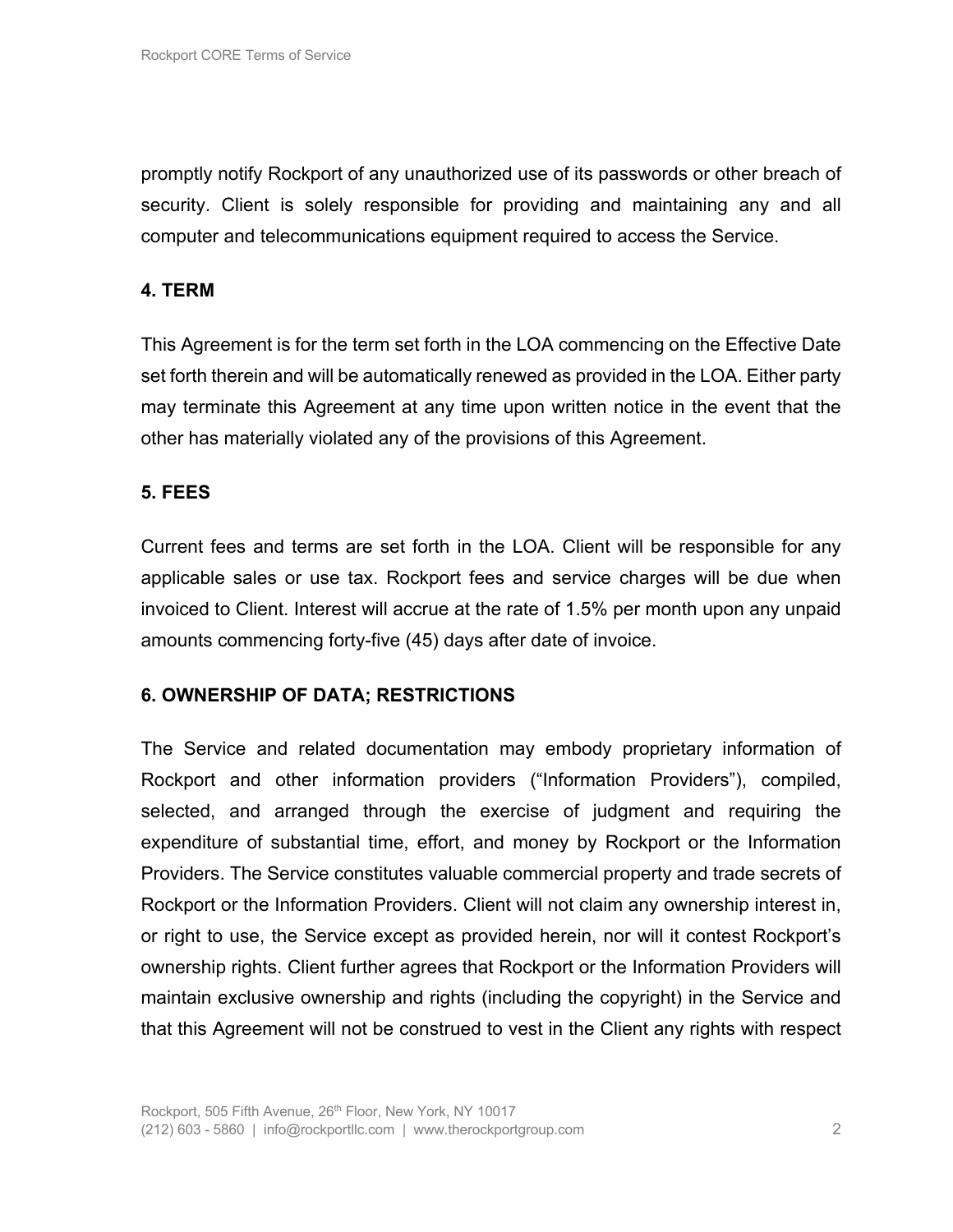to the Service except to use it for its own internal purposes during the term of this Agreement. Client will treat all aspects of the Service and any information obtained there from as confidential and will not allow access to any software or databases included within the Service to any other person or entity, including any entity that is affiliated with the Client.

# **7. SECURITY**

Each party shall implement commercially reasonable security measures designed to meet the following objectives: (a) ensure the security and confidentiality of Confidential Information; (b) protect against any reasonably anticipated threats or hazards to the security or integrity of Confidential Information; and (c) protect against unauthorized access to or use of the Confidential Information. The parties will cooperate fully with each other regarding efforts to monitor compliance with this Agreement, including for example providing upon request and at no cost, copies of audits, test results, or equivalent measure of the party's efforts to protect the Confidential Information.

Rockport shall not intentionally introduce and will use reasonable safeguards consistent with industry standards to prevent third-parties from introducing into the Service any trojan horses, viruses, worms, time bombs or trap doors designed to disrupt, disable, harm, or otherwise impede the operation of the Service or to corrupt or damage Client's data, storage media, programs, or equipment.

#### **8. SUPPORT**

Rockport will provide commercially reasonable telephone support from 8:30 A.M. to 6:00 P.M. EST daily. Unless otherwise provided in the LOA, Rockport will provide telephonic training in use of the Service as required by Client. Additional training may be agreed upon in a separate LOA. Rockport shall provide reasonable disaster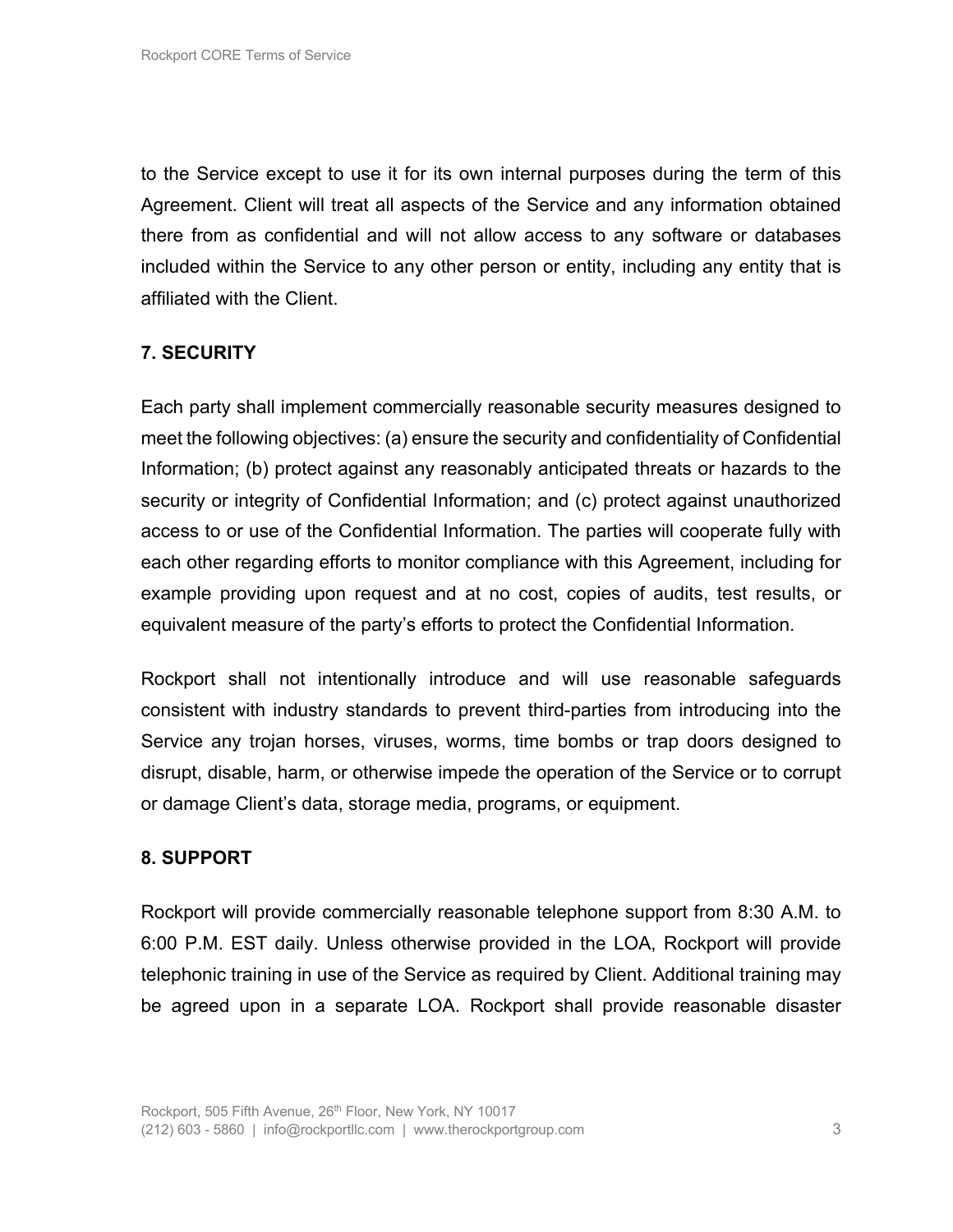recovery and backup capabilities consistent with industry standards to minimize disruptions or delays in providing the Service.

### **9. PERFORMANCE; LIMITATIONS OF LIABILITY**

Rockport will use commercially reasonable efforts to prepare and provide the Service in accordance with the technical documentation supplied therewith but shall not be liable for any inability to provide such Service when caused by any event, condition, or circumstance beyond Rockport's or the Information Providers' reasonable control. Client is aware that the foregoing includes, but is not limited to, possible data deficiencies such as inconsistency, incompleteness, sparseness, or untimeliness of data. Client acknowledges that Rockport's ability to deliver the Service may be dependent, in part, on the Client's ability to deliver to Rockport certain proprietary information and commentary which the Client may want included in the Service. Client further acknowledges that similar data may come from multiple Information Providers and that Rockport applies Rockport's decision to the use of specific data from one source versus another. Client is solely responsible for obtaining, installing, maintaining, and operating, at its own expense, compatible computer equipment and communications devices as required to utilize the Service meeting the minimum configuration requirements published from time to time by Rockport. In providing for the compilation of data for inclusion in the Service, Rockport and the Information Providers rely upon sources that they believe to be accurate, but the Client acknowledges neither Rockport nor the Information Providers will independently verify significant portions of such data.

Rockport does not warrant the Service to be free from defects or bugs. Rockport DISCLAIMS ALL OTHER WARRANTIES, EXPRESS OR IMPLIED, INCLUDING WARRANTIES OF MERCHANTABILITY OR FITNESS FOR A PARTICULAR PURPOSE. NEITHER Rockport NOR THE INFORMATION PROVIDERS REPRESENT OR WARRANT THE ACCURACY OR ADEQUACY OF THE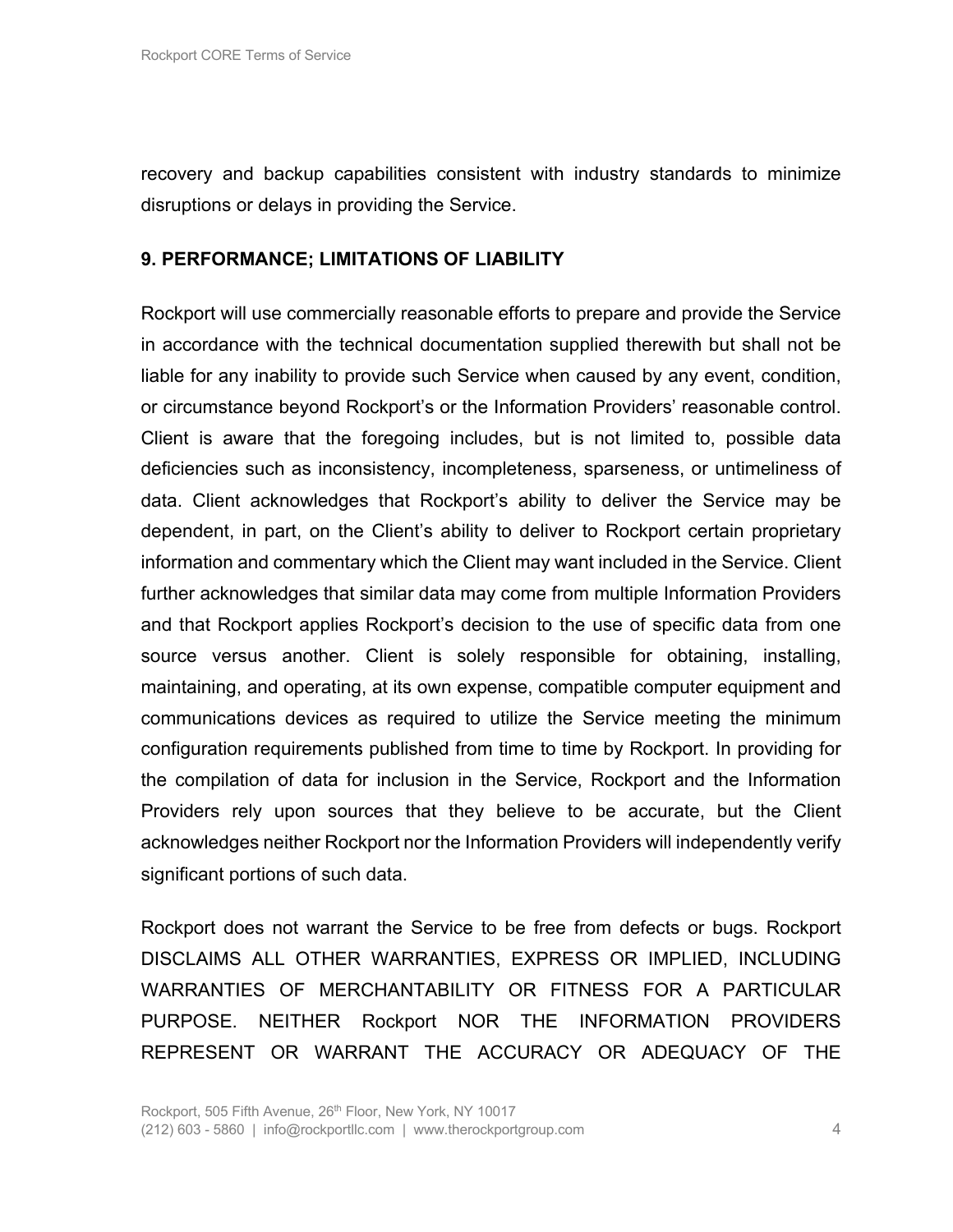DATABASES OR ANY WORK PRODUCT OR PROJECTIONS BASED UPON SUCH DATABASE OR OF ANY DATA COMPILED BY Rockport OR THE INFORMATION PROVIDERS IN CONNECTION WITH THE SERVICES PROVIDED HEREUNDER OR ANY WORK PRODUCT OR PROJECTIONS BASED UPON SUCH DATA INCLUDING ANY VALUATION PROVIDED TO THE CLIENT HEREUNDER. NEITHER Rockport NOR THE INFORMATION PROVIDERS WILL BE LIABLE FOR ANY LOSS RESULTING DIRECTLY OR INDIRECTLY FROM MISTAKES, OMISSIONS, INTERRUPTIONS, DELAYS, ERRORS, OR DEFECTS, WHETHER HUMAN OR MECHANICAL, OCCURRING IN THE COURSE OF FURNISHING SERVICE, EXCEPT STEMMING FROM WILLFUL MISCONDUCT OR GROSS NEGLIGENCE. NEITHER Rockport NOR THE INFORMATION PROVIDERS WILL BE IN ANY WAY LIABLE FOR ANY SPECIAL, CONSEQUENTIAL, EXEMPLARY OR PUNITIVE DAMAGES. Rockport'S LIABILITY HEREUNDER, REGARDLESS OF THE NATURE OR FORM OF CLIENT'S CLAIM, WILL BE LIMITED TO THE COST PAID OR PAYABLE BY THE CLIENT FOR THE SERVICE FOR THE THREE (3) MONTH PERIOD PRECEDING THE DATE ANY SUCH LIABILITY MAY ARISE. CLIENT FURTHER AGREES THAT NO ACTION, REGARDLESS OF FORM, ARISING FROM OR PERTAINING TO Rockport SERVICES MAY BE BROUGHT BY THE CLIENT MORE THAN ONE (1) YEAR AFTER THE EVENT GIVING RISE TO SUCH ACTION HAS OCCURRED.

# **10. CONFIDENTIAL INFORMATION**

Each party acknowledges that it or its employees may, in the course of performing its responsibilities under this Agreement, be exposed to or acquire information which is proprietary to or confidential to the other, its affiliated companies or third parties to whom such party has a duty of confidentiality. Any and all non-public information of any form obtained by Rockport or its employees in the performance of this Agreement shall be deemed to be confidential and proprietary information. Any and all non-public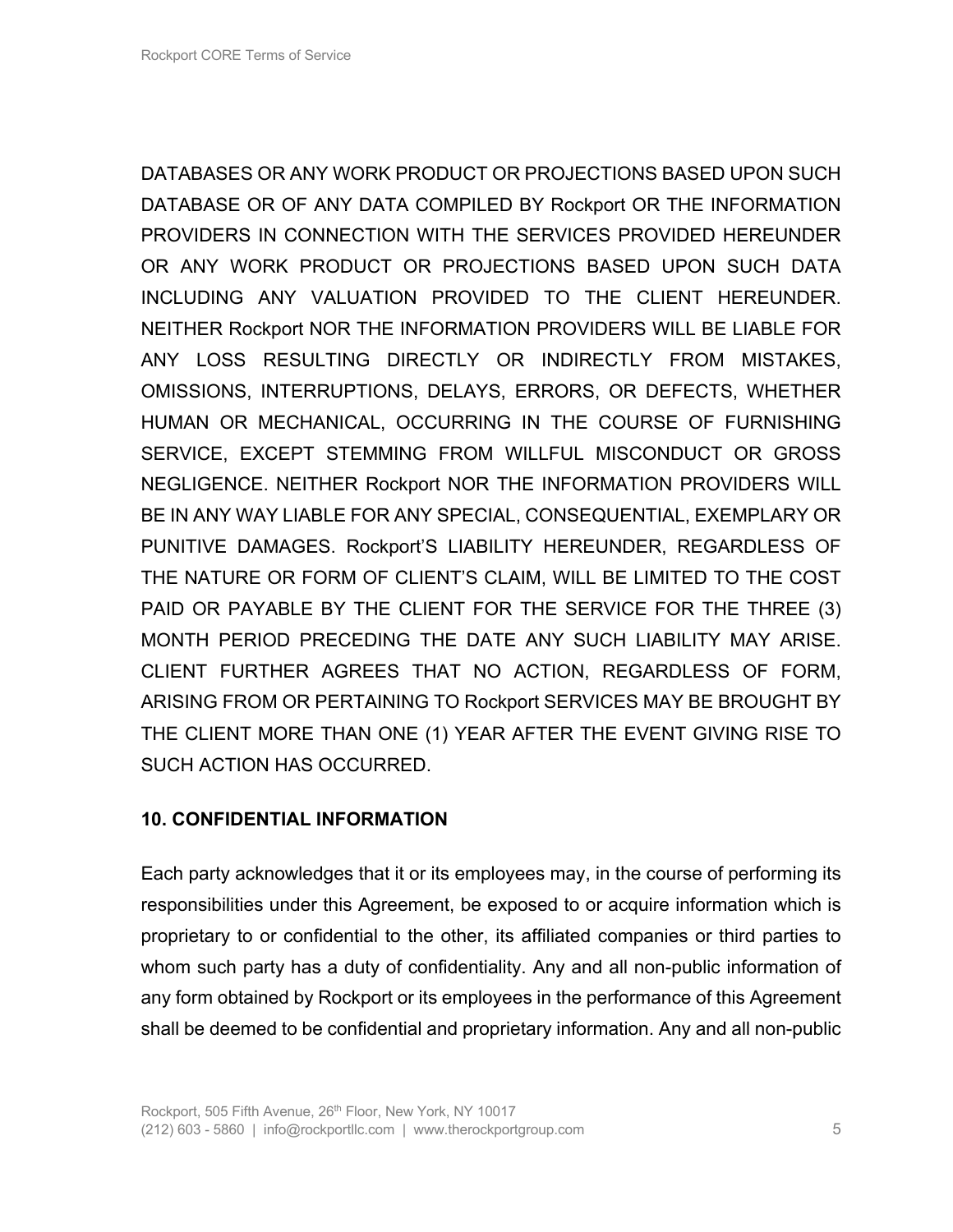information of any form obtained by Client or its employees including, without limitation, the Service, documentation and terms of this Agreement, shall be deemed to be confidential and proprietary information. Each party agrees to hold such information in strict confidence and not to disclose such information to third parties or to use such information for any purpose whatsoever other than as contemplated by this Agreement and to advise each employees, agents or consultants who may be exposed to such proprietary and confidential information of their obligations to keep such information confidential. Notwithstanding the foregoing, Rockport may list Client as a client of Rockport on its website or in other material.

Confidential information shall not include information which the disclosing party can show by objective or verifiable evidence is (i) in or becomes part of the public domain other than by disclosure by a party in violation of this Agreement, (ii) demonstrably known to such party previously, (iii) independently developed by such party outside of this Agreement or (iv) rightfully obtained by such party from third parties. If the receiving party is required by law to disclose confidential information, the receiving party may do so without breaching this section upon notice to the disclosing party, unless legally prohibited, and then only to the extent necessary to comply with the law. Rockport and Client understand and agree that, in the event of a breach of this section, damages may not be an adequate remedy and each party shall be entitled to injunctive relief to restrain any such breach, threatened or actual.

# **11. CERTIFICATION OF CLIENT**

# **By viewing or using the information provided in the Service, the Client agrees as follows:**

The securities information is provided for the convenience of and at the sole risk of the Client. The information is not investment advice and does not constitute an offer to purchase or sell securities, and may not be used for credit reporting or for any other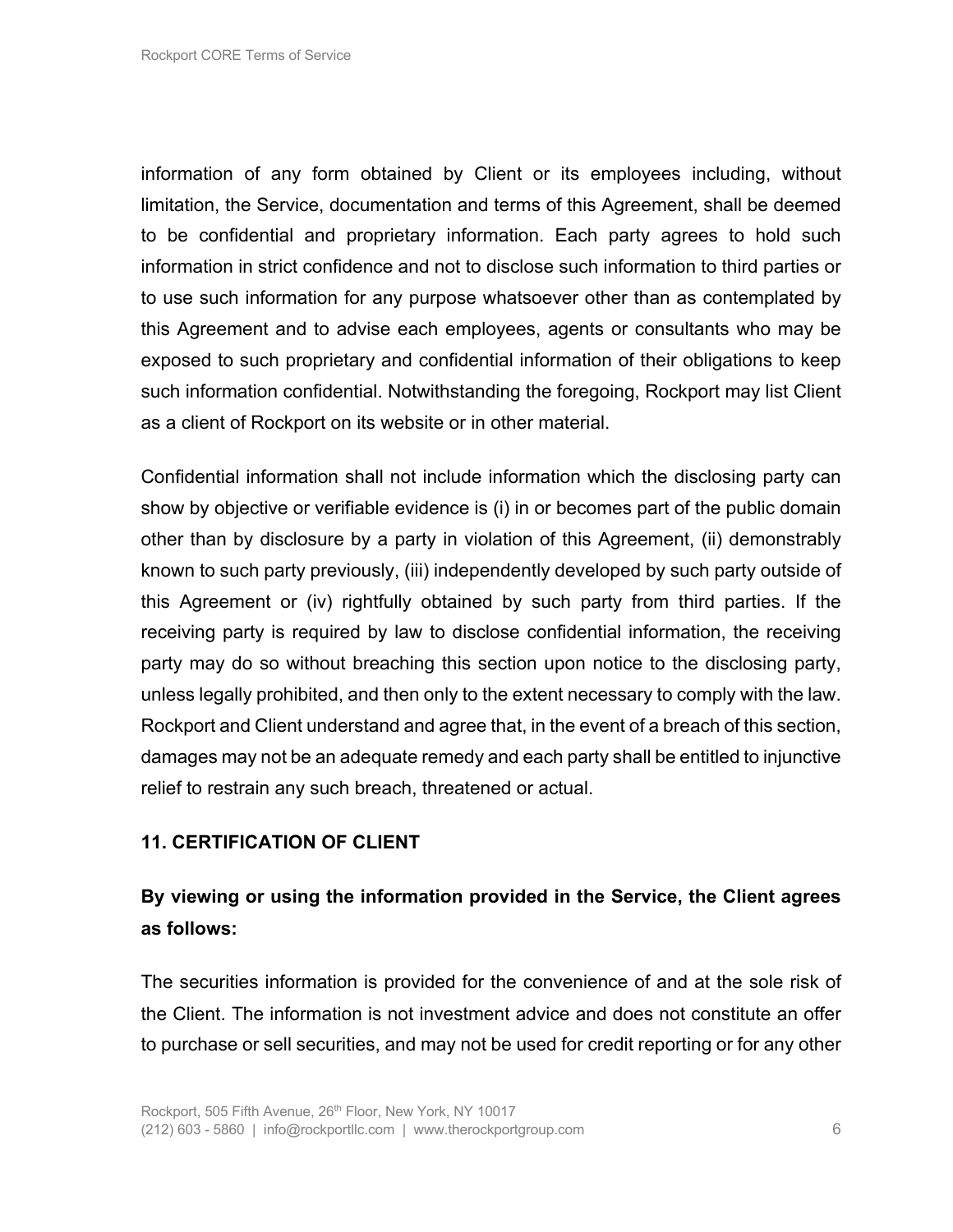improper or illegal purpose. By utilizing this information the Client certifies that Client is viewing the information either because Client is a holder of the securities noted in the information or is a "qualified institutional buyer" (as defined in Rule 144A under the Securities Act of 1933)of the securities and an "accredited investor" (as defined in Regulation D under the Securities Act of 1933)(or is acting on behalf of a holder or a "qualified institutional buyer" or an "accredited investor" of the securities) or is otherwise qualified to have access to the information, and is, therefore, permitted to receive this information.

#### **12. NON-HIRE/NON-SOLICITATION**

Client agrees not to solicit to hire and/or hire or otherwise directly or indirectly solicit to retain and/or retain the services of any person who is or was during the previous six month period an employee of or consultant to Rockport or Rockport affiliates for the period beginning with the date that this Agreement is executed and ending one year after termination of this agreement. If Client does hire or otherwise directly or indirectly retain any such employee or consultant, Rockport may, in its sole discretion, elect to receive from Client an amount equal to forty percent (40%) of the previous year's compensation (including bonus) for such employee or consultant. If Client retains any such employee or consultant on less than 90 days' notice to Rockport, the amount of such payment will be sixty percent (60%) of the previous year's compensation (including bonus) for such employee or consultant. Client agrees that these amounts are a reasonable estimate of the cost savings Client is likely to realize from hiring such employee or consultant and of the damages Rockport is likely to suffer from Client's breach of this covenant and that they do not constitute a penalty. Nothing in the preceding sentence will be construed to negate, limit, or waive any right Rockport may have to equitable relief to prevent a violation of this provision, nor as a waiver of any contractual or other common law rights Rockport may have with its employees or consultants.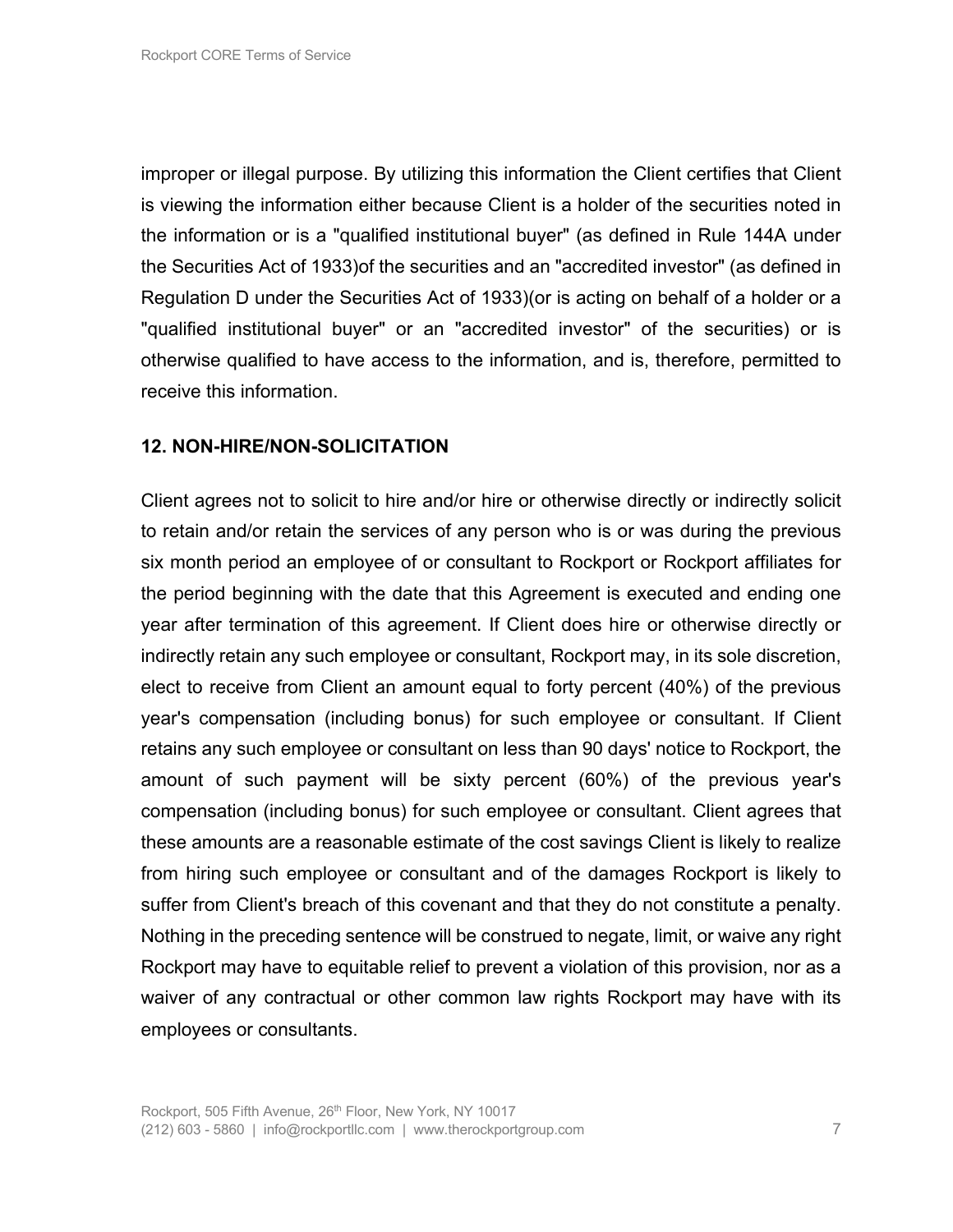# **13. INDEMNIFICATION**

(a) Rockport, at its own expense shall indemnify and hold harmless Client, its subsidiaries, affiliates, directors, officers, employees, and agents and defend any action brought against same with respect to any third party claim, demand, cause of action, debt or liability, including attorneys' fees, to the extent that it is based on a claim that the Service infringes or violates any patents, copyrights, trade secrets, licenses or other proprietary rights of any third party. Client may, at its own expense, assist in such defense if it so chooses, provided that Rockport shall control such defense and all negotiations relative to the settlement of any such claim. Client shall promptly provide Rockport with written notice of any claim which Client believes falls within the scope of this paragraph. This provision shall survive the termination of this Agreement.

(b) Client will indemnify and hold Rockport and any Information Provider harmless from and against any claim, liability, loss, injury, damage, cost or expense (including attorneys' fees) incurred by Rockport or any Information Provider to any third party arising from any use by Client of the Service supplied pursuant to this Agreement, except as related to a claim, liability, loss, injury, damage, cost or expense (including attorneys' fees) covered by clause 13(a) above or arising out of Rockport's gross negligence or willful misconduct. Rockport may, at its own expense, assist in such defense if it so chooses, provided that Client shall control such defense and all negotiations relative to the settlement of any such claim. Rockport shall promptly provide Client with written notice of any claim which Rockport believes falls within the scope of this paragraph. This provision shall survive the termination of this Agreement.

#### **14. REMEDIES**

In the event of a material breach or threatened material breach of any term of this Agreement that threatens any rights of Rockport or any Information Provider in the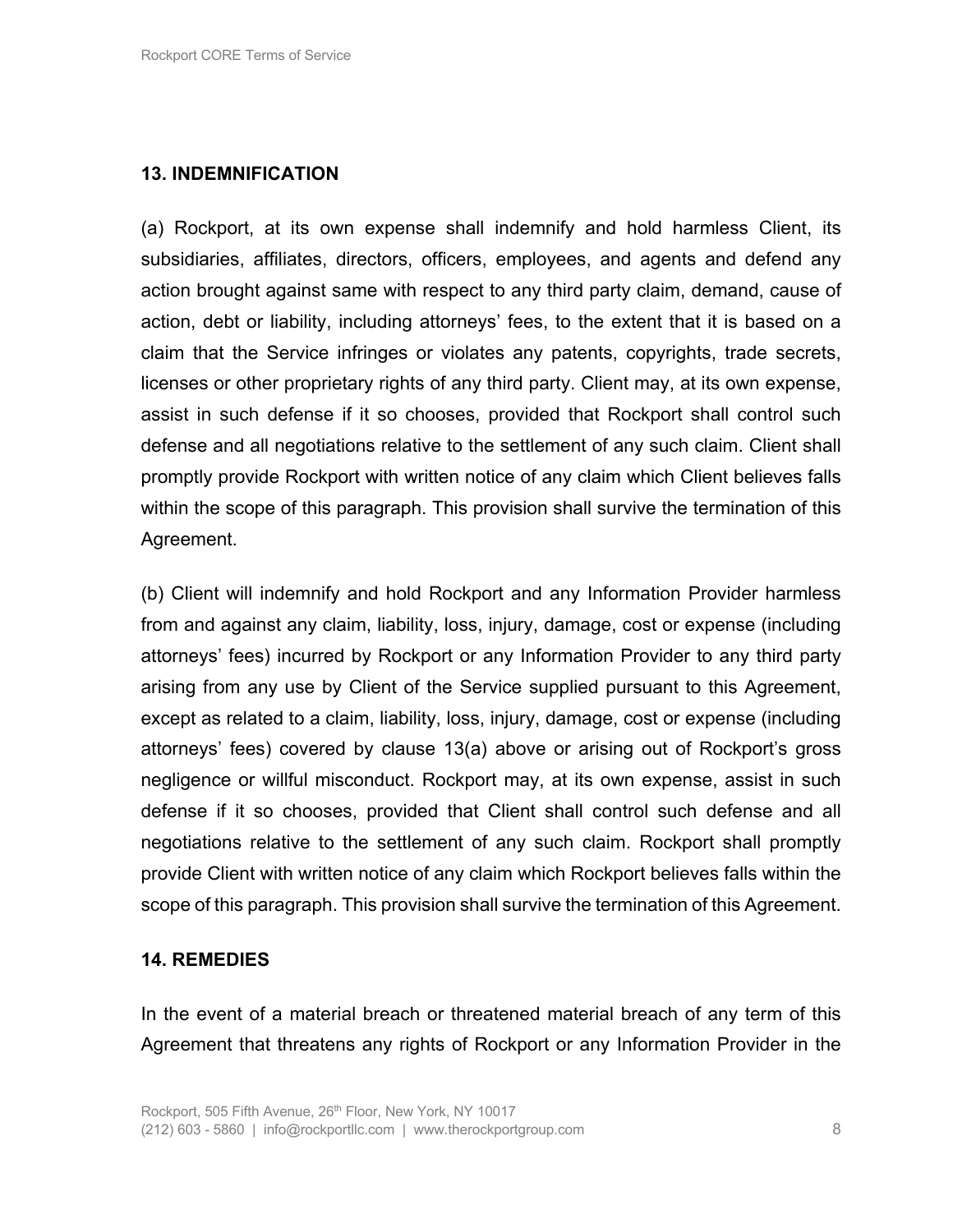Service or the economic value of the Service, Rockport and the Information Providers will be entitled to preliminary and permanent injunctive relief to protect such rights and interests. Nothing herein will preclude Rockport or the Information Providers from pursuing any action or other remedy for any breach or threatened breach of this Agreement, all of which will be cumulative.

# **15. THIRD PARTY BENEFICIARIES**

Information Providers are intended third party beneficiaries of this Agreement with respect to the provisions of each section in which the term "Information Providers" appears.

#### **16. ASSIGNMENT**

Neither this Agreement, nor any rights, duties, or obligations under this Agreement may be assigned, or otherwise transferred, by Client without the prior written consent of Rockport. In the case of an assignment by Client to any of its affiliates that are in substantially the same business as Client, Rockport's consent will not be unreasonably withheld.

#### **17. APPLICABLE LAW**

This Agreement, and any modification thereto, will be governed and construed under the laws of the State of New York without giving effect to the conflicts of law principles thereof. The Client agrees to the jurisdiction of the courts of the State of New York. If any term or condition of this Agreement is held to be invalid, illegal or unenforceable, the validity, legality, and enforceability of the remaining terms and conditions hereof shall not in any way be affected or be impaired thereby. Each party in any judicial action or proceeding shall be responsible for its own costs, including without limitation, filing fees, attorney's fees, witness fees, expert fees, and travel expenses.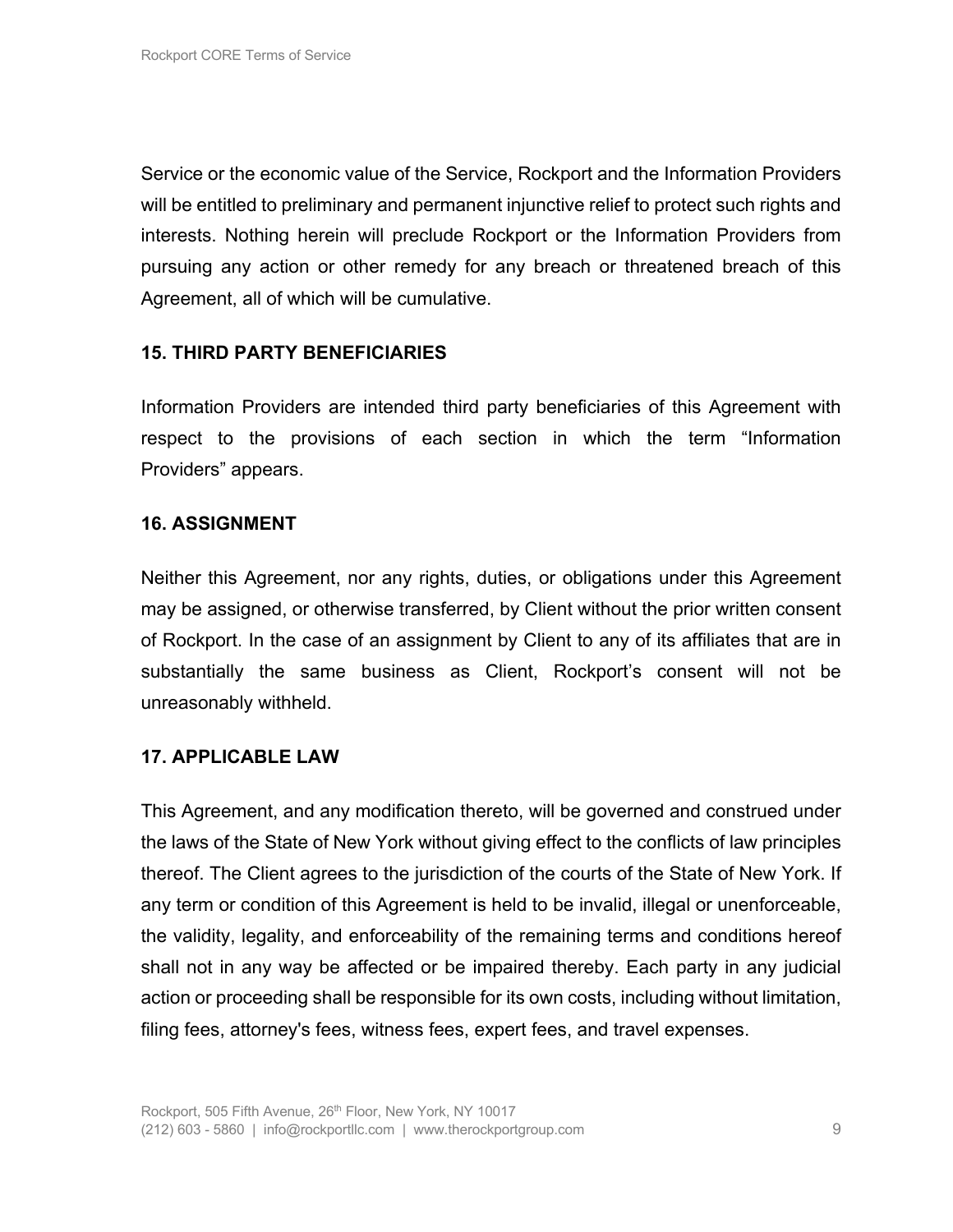# **18. SCOPE OF THE AGREEMENT**

This Agreement represents the entire agreement between Rockport and the Client relating to the Services defined in the LOA. This Agreement supersedes all prior proposals, representations, understandings, and agreements, whether oral or in writing, and may not be modified or amended except by an instrument in writing executed by both parties hereto. This Agreement will not be valid until the LOA is signed by a duly authorized agent of both parties.

### **19. TERMINATION RESPONSIBILITIES**

Upon termination of this Agreement, Client will return to Rockport all copies of the software and data received from Rockport in Client's possession, or destroy same, within thirty (30) days of termination and will certify to Rockport that no copies are in the possession of Client, its employees or agents. The certification shall itemize each copy of the Software destroyed or returned. The provisions of paragraphs 5, 6, 7, 9, 10, 11, 12, 13, 14, 15, 16, 17, 18, 19 and 20 will survive the termination of this Agreement.

# **20. NOTICE**

Any notice, request, demand or other communication required or permitted to be given by one party to the other under this Agreement will be sufficient and deemed to have been given if sent in writing by certified or registered mail, by hand, facsimile or overnight courier, to the party to receive the notice at its address set forth on the attached addendum or to such other address as the party to receive the notice has designated by notice to the other party.

THIS AGREEMENT IS SUBJECT TO THE TERMS OF THE SIGNED LOA, WHICH TERMS ARE INCORPORATED HEREIN.